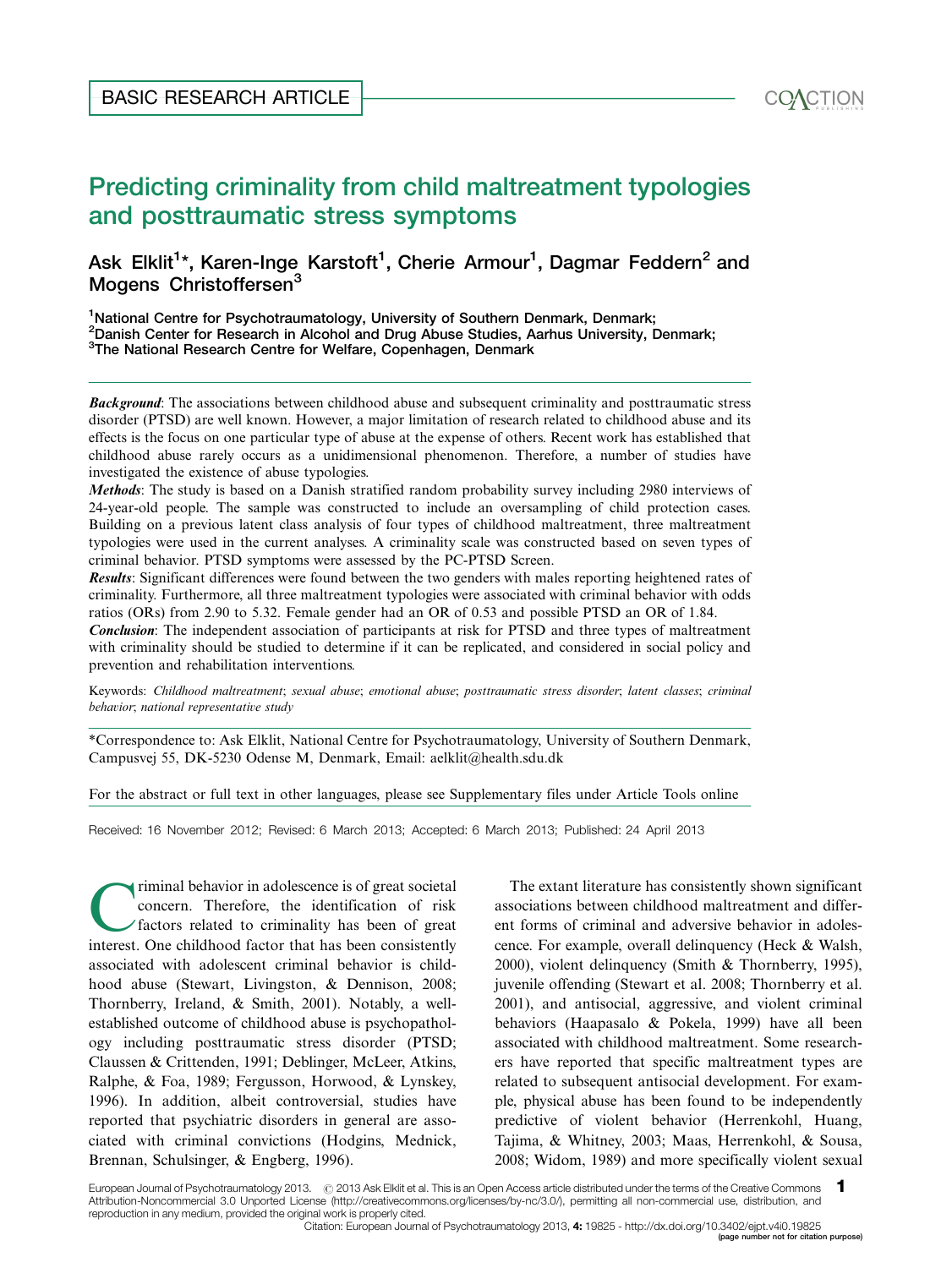offending (Widom & Ames, 1994). Swantson et al. (2003) reported that children who had experienced sexual abuse were over twice as likely (odds ratio [OR]-2.29) to report involvement in criminal activity compared to non-abused controls. Likewise, Siegel and Williams (2003) reported that children who had experienced sexual abuse were over twice as likely to be arrested as juveniles ( $OR = 2.4$ ) and adults ( $OR = 2.0$ ) compared to non-abused controls.

The experience of childhood abuse has also long been associated with psychopathology. In particular, it is estimated that between 25 and 65% of victims of childhood abuse will go on to develop PTSD (Albach & Everaerd, 1993; Chu & Dill, 1990; Kiser et al. 1991; Palmer et al. 1992). To date, research has predominately focused on the experience of sexual abuse and physical abuse in relation to subsequent psychopathology (cf. Brown & Anderson, 1991; Fergusson, Boden, & Horwood, 2008; Jumper, 1995; Kendler et al. 2000).

Albeit controversial, some studies have reported that psychopathology may also predict criminality. Notably, the prevalence of psychopathology within the prison system far exceeds that of the general population (Brinded et al. 2001). Indeed, Singleton et al. (1998) reported that almost 90% of the prison population has a mental health issue. Furthermore, criminal offenders have been found to possess higher rates of traumatic experiences than non-offenders (Goldenson, Geffner, Foster, & Clipson, 2007) and community samples (Abram, Teplin, Charles, Longworth, McClelland, & Dulcan 2004; Neller, Denney, Pietz, & Thomlinson, 2006). And, the development of violent behavior has been argued to be strongly associated with posttraumatic stress (Begic & Jokic-Begic, 2002).

One notable limitation of research concerned with the effect of childhood abuse is the focus on particular types of abuse at the expense of others (Higgins & McCabe, 2001; Pears, Kim, & Fisher, 2008). Indeed, childhood abuse is commonly divided across domains of physical abuse, emotional abuse, sexual abuse, and childhood neglect (Sedlak et al., 2008). While these categories of childhood abuse are generally agreed upon, no agreement is found when it comes to the relative prevalence of the abuse types. Whereas some studies have found childhood neglect to be the most prevalent type of abuse (U.S. Department of Health and Human Services, 2010), other studies find that emotional abuse is the most prevalent (Armour, Elklit, & Christoffersen, in press; Brooker, Cawson, Kelly, & Wattam, 2001). This might reflect disagreement on the definition and operationalization of child maltreatment within the literature; with different abuse types being difficult to separate. However, it may also reflect a high co-occurrence between the different forms of childhood abuse (Kantor & Little, 2003; Stanley & Goddard, 2004), in that researchers ask questions which do not cover the full spectrum of abuse types or in a reporting bias whereby individuals only report experiencing the particular abuse type which they perceive as their worst, or indeed their most recent experience.

More recently, multiple abuse experiences has been regularly reported within the literature (e.g., Armour et al., in press; Finkelhor et al. 2007; Higgins & McCabe, 2001). However, a less studied area is one which investigates abuse typologies. Armour et al. (in press) conducted a latent class analysis study (using the same nationally representative database as used in this study) which uncovered four abuse typologies, based on how respondents answered to 20 individual indicators of abuse across four different abuse domains. The abuse typologies were characterized as a non-abused group, a predominately psychologically maltreated group, a predominately sexually abused group, and a group experiencing multiple abuse experiences. Membership of abuse typologies was predicted by child protection status (i.e., having been previously known to the Danish social services), female gender was predictive of membership in the predominately sexually abused class and child protection status was predictive of membership in all abuse classes compared to the non-abused class.

The Armour et al. (in press) study did not, however, investigate the association between the abuse typologies and criminal behavior. Nor did the Armour et al. (in press) study investigate the relationship between the abuse typologies and PTSD. Therefore, this study aims to build on the Armour et al. (in press) study by investigating the relationship between childhood abuse typologies, gender, PTSD, and criminal behavior in a nationally representative youth sample.

## **Methods**

A stratified random probability survey was conducted in Denmark by the National Centre for Welfare between 2008 and 2009. Statistics Denmark randomly selected 4,718 participants, aged 24, from the total birth cohort of Denmark in 1984. Structured interviews were conducted by trained interviewers either in the home or via the telephone. Further details pertaining to the procedure are available in Christoffersen, Armour, Lasgaard, Andersen, & Elklit (in press).

A total of 2,980 interviews were successfully conducted, equating to a response rate of 67%. To increase the number of participants who had experienced childhood abuse and neglect, children who had been in child protection were over-sampled by stratifying the number of ''child protection cases'' versus ''non-child protection cases'' (1/3:2/3). A child protection case was defined as a case where the council (according to the files of local social workers) had provided support for the child and the family or placement with a foster family due to concerns about the well-being and development of the child. A total of 852 interviews were conducted with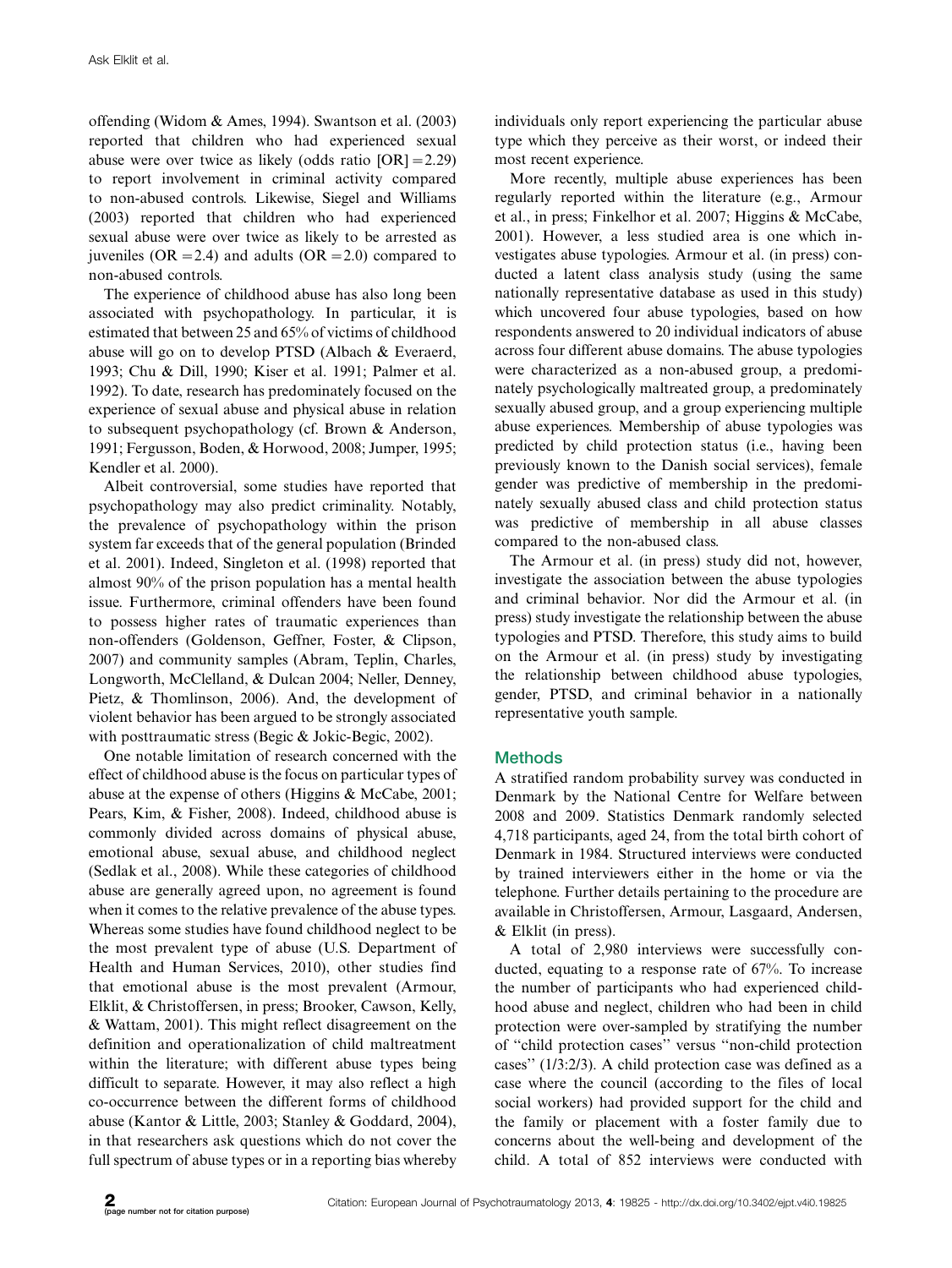individuals who had been previously identified by the Danish authorities as child protection cases.

The most common reason for non-participation was refusal (21%). Other reasons included illness, disability, and being un-contactable. The sample consisted of 1,579 males and 1,401 females. The majority of the sample either owned or rented their own private accommodation (93.7%) and almost half were married or cohabiting (46.0%). All demographics were analyzed employing a weight variable to account for the oversampling of child protection cases so that findings are representative of the total Danish population of young people aged 24 years. Child protection status (weighted) was given as 6.3% of the total sample.

### **Measures**

The interview administered a series of questions pertaining to several psychological and physical domains in addition to querying about several demographics. Respondents answered several specific questions across four domains of childhood maltreatment: physical abuse, emotional abuse, neglect, and sexual abuse. For an elaborated description of the measures used to assess child maltreatment, see Christoffersen et al. (in press). As previously noted, the abuse typologies were derived by Armour et al. (in press) who implemented the statistical technique of latent class analysis. Four abuse typologies were uncovered from 20 separate indicators of abuse spanning four abuse domains: the predominately psychologically maltreated group (8.8%), the predominately sexually abused group (2.0%), the overall abuse group (physical abuse+neglect+emotional abuse;  $2.1\%$ ), and the non-abused group (87.1%).

Criminal behavior was assessed by seven items questioning whether an individual had ever shoplifted, stole a bicycle, stole a car, committed burglary, vandalism, or violence, or been convicted of a crime (Christoffersen, 1996; Kyvsgaard, 1992). Respondents answered ''yes'' or "no" to these seven items (Table 1). A scale was computed with these seven items (Cronbach's alpha $= 0.75$ ). Criminality was endorsed if scores were  $\geq$  3, which was the

Table 1. Prevalence of the criminal behavior by gender

case for 10.9% of the sample. Four items (stealing a car, burglary, violence, and conviction) were endorsed by 69–96% of the  $\geq$ 3 criminality group; the three other items were endorsed by 38-45% of the same group. This indicates that the cut-off presents well as a criterion for more serious crime.

Screening for possible PTSD was assessed using the Primary Care PTSD Screen (PC-PTSD; Prins et al., 2003) with four dichotomous items representing the main symptom groups, including intrusive memories, avoidance, increased arousal, and emotional numbing. A score  $\geq$ 3 was determined to be the most efficient cut-off in U.S. adult primary care samples and is used to identify participants with likely PTSD (Prins et al., 2003).

### Data analysis

The relationship between childhood abuse and criminality was tested by a logistic regression model using criminality as the dependent, categorical variable and exploring the predictive ability of the childhood abuse typologies, gender, and PTSD. The forced entry method was chosen as all predictor variables are tested in one block to assess their predictive ability, while controlling for the effects of other predictors in the model.

### **Results**

Descriptive statistics on the prevalence of criminal behavior by gender can be seen in Table 1. All differences were significant (all  $Fs > 25$ ; all  $p's < 0.0005$ ) by a one-way ANOVA test. Table 2 shows criminality scores by abuse classes and by gender endorsement. Sexual abuse has an endorsement a little less than the non-abused class. The overall abuse and the emotional abuse classes have comparatively large ORs; the same is the case for sexual abuse but one has to be aware of the very small  $n$  in this particular class.

A logistic regression was performed for the three abuse classes, gender, PTSD, and their relation to criminal behavior to estimate the predictive value of these variables (see Table 3). The Omnibus Tests of Model Coefficients and the Homer and Lemeshow test both supported the

|                                | Total | Male $(\%)$          | Female | % high criminality endorsement ( $\geq$ 3) |  |  |
|--------------------------------|-------|----------------------|--------|--------------------------------------------|--|--|
|                                | 619   |                      | 241    | 38                                         |  |  |
| Shoplifting<br>Theft of a bike | 739   | 378 (61)<br>585 (79) | 154    | 40                                         |  |  |
| Theft of a car                 | 68    | 63 (91)              | 5      | 96                                         |  |  |
| <b>Burglary</b>                | 108   | 101 (95)             |        | 89                                         |  |  |
| Vandalism                      | 663   | 565 (85)             | 98     | 45                                         |  |  |
| Violent assault                | 265   | 224 (85)             | 41     | 69                                         |  |  |
| Convicted                      | 159   | 147 (92)             | 12     | 86                                         |  |  |
| Total                          | 2,621 | 2,083 (79)           | 558    |                                            |  |  |
| Number $\geq$ 3                | 326   | 291 (89)             | 35     |                                            |  |  |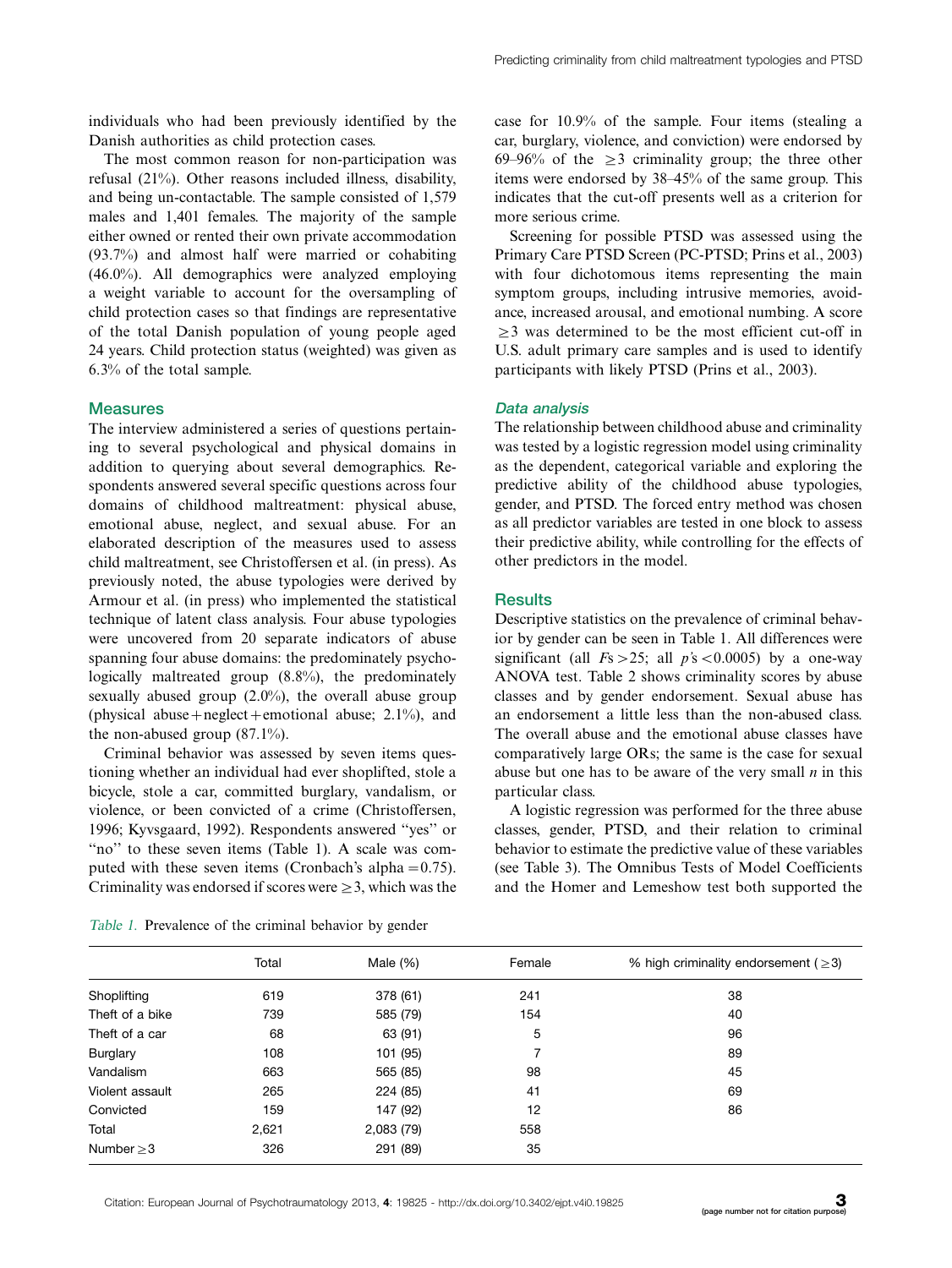|  |  |  |  |  | Table 2. Abuse classes by gender endorsement |
|--|--|--|--|--|----------------------------------------------|
|--|--|--|--|--|----------------------------------------------|

|                 | High criminality | Low criminality |             | 95% CI         |  |
|-----------------|------------------|-----------------|-------------|----------------|--|
| Allocation      | Score $N$ (%)    | score $N$ (%)   | Odds ratios |                |  |
| All             |                  |                 |             |                |  |
| Emotional abuse | 71 (22)          | 192 (7)         | 4.25        | $3.04 - 5.95$  |  |
| Sexual abuse    | 5(2)             | 0.64<br>55(2)   |             | $0.24 - 1.71$  |  |
| Overall abuse   | 22(7)            | 42 (2)          | 5.99        | $3.44 - 10.45$ |  |
| Non-abuse       | 229 (70)         | 2,366 (89)      | 0.26        | $0.19 - 0.34$  |  |
| Total n         | 327              | 2,655           |             |                |  |
| Male            |                  |                 |             |                |  |
| Emotional abuse | 62 (21)          | 72 (6)          | 5.76        | $3.78 - 8.77$  |  |
| Sexual abuse    | 1(0)             | 1(0)            | 5.40        | $0.31 - 94.66$ |  |
| Overall abuse   | 17(6)            | 12(1)           | 10.22       | 4.47-23.38     |  |
| Non-abuse       | 210 (72)         | 1,179 (93)      | 0.15        | $0.10 - 0.22$  |  |
| Total n         | 290              | 1,264           |             |                |  |
| Female          |                  |                 |             |                |  |
| Emotional abuse | 9(25)            | 119(7)          | 3.90        | 1.64-9.27      |  |
| Sexual abuse    | 4(11)            | 54 (4)          | 2.67        | $0.84 - 8.52$  |  |
| Overall abuse   | 4(11)            | 29(2)           | 8.23        | 2.75-24.67     |  |
| Non-abuse       | 19 (53)          | 1,187 (87)      | 0.18        | $0.09 - 0.36$  |  |
| Total n         | 36               | 1,389           |             |                |  |

model and indicated a goodness of fit. All variables contributed significantly to the predictive ability. All three abuse classes were significantly associated with criminal behavior with odds ratios (ORs) varying from 2.90 to 5.32, sexual abuse having the lowest, followed by emotional abuse and overall abuse having the highest ORs. Gender (being female) was a predictive factor with an OR of 0.53. Controlling for all other factors, PTSD added independently to the prediction of criminal behavior with an OR of 1.84. The regression model accounted for between 12% (Cox & Snell) and 24% (Nagelkerke) of the variation in criminal behavior.

### **Discussion**

A significant positive relationship between child abuse and criminal behavior has been found rather consistently

in the literature. In this study of a large, representative Danish youth sample, we found several significant associations between all three classes of childhood maltreatment and criminal behavior. Furthermore, we found substantial independent effects of both gender and PTSD symptomatology on criminal behavior, controlling for the effects of abuse classes.

The relationships observed in this study were quite strong. The study extends the extant research by using empirical based abuse classes and not isolated, constructed abused types. In line with the extant research in the field (Siegel & Williams, 2003; Stewart et al. 2008; Swantson et al. 2003; cf. Thornberry et al. 2001), we found that all abuse typologies were associated with criminal behavior to various degrees. Indeed, the associations between classes and criminal behavior appear to be

Table 3. Logistic regression analysis predicting criminal behavior from three classes of childhood maltreatment, gender, and PTSD

| Predictor        | B       | <b>SE</b> | Wald  | df | Sig.  | OR   | 95% CI |       |
|------------------|---------|-----------|-------|----|-------|------|--------|-------|
|                  |         |           |       |    |       |      | Lower  | Upper |
| Constant         | $-1.25$ | 0.10      | 149.8 |    | 0.001 | 0.28 |        |       |
| Emotional abused | 1.35    | 0.18      | 57.6  |    | 0.001 | 3.85 | 2.72   | 5.46  |
| Sexual abused    | 1.06    | 0.54      | 3.9   |    | 0.05  | 2.90 | 1.01   | 8.31  |
| Overall abused   | 1.67    | 0.33      | 25.8  |    | 0.001 | 5.32 | 1.80   | 10.13 |
| Gender           | $-0.65$ | 0.05      | 161.5 |    | 0.001 | 0.53 | 0.48   | 0.58  |
| <b>PTSD</b>      | 0.61    | 0.10      | 34.1  |    | 0.001 | 1.84 | 1.50   | 2.25  |

Final model,  $X^2$  (5) = 372.5;  $p = 0.001$ .  $R^2 = 0.12$  (Cox & Snell), 0.24 (Nagelkerke).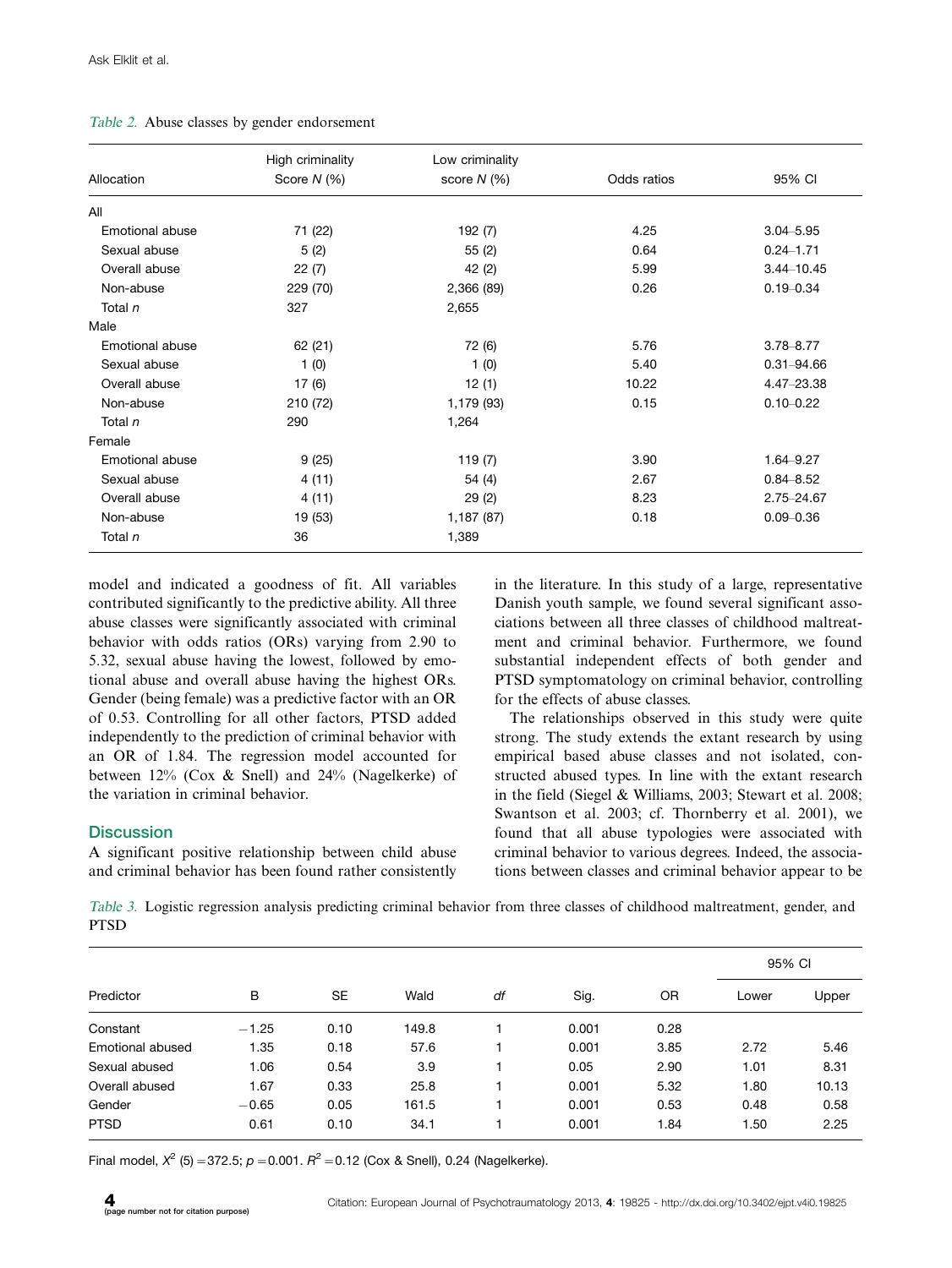theoretically meaningful. The overall abused class, who strongly endorsed experiences of physical abuse, emotional abuse, and physical neglect, had the strongest risk for criminal behavior later in life. This is supported by literature related to the cumulative effects of trauma. Indeed, studies have shown that cumulative trauma can exacerbate psychopathology (Shevlin, Houston, Dorahy, & Adamson, 2008); thus, we can speculate that cumulative trauma in the form of multiple types of childhood abuse experiences also has the ability to exacerbate alternative negative outcomes such as criminality. Those who were predominately emotionally maltreated in childhood also had a high risk of later criminal behavior and the same was the case, although to a lesser degree for the group who were sexually abused.

Independent of abuse class, female gender appeared to be a protective factor, and this was expected based on the abundance of research which indicates that males are more likely to participate in criminal acts or display criminal behaviors compared to their female counterparts (Steffensmeier & Allan, 1996). Thus, it stands to reason that being female will decrease the likelihood with which an individual is criminal. Criminogenic theories suggest that females are more likely not to partake in criminal activity because gender norms, social control, lack of physical strength, and moral and relational concerns restrict female access to criminal opportunity. The same factors also limit female willingness to participate in crime at the motivational level. In addition, at a contextual level there are typical gender differences, females often being involved in simple forms of delinquency, and are unlikely to use weapons or intend serious injury to their victims (Steffensmeier & Allan, 1996). The interesting aspect of the current study is that we have shown that this association holds even when controlling for the experience of abuse and PTSD.

Those who suffered from PTSD due to childhood abuse or due to other traumas later in life had almost a double risk of criminality. This is supported by Loeber, Farrington, Stouthamer-Loeber, Moffitt, and Caspi (1998) who laid the ground for a developmental criminology that suggests that offending has both long-term and immediate antecedents. They view serious offending as caused by the accumulation of deviance processes from childhood through to adulthood. The basic premise of the theory is that offending results from forces within the individual (impulsivity, lack of guilt) and forces in the social environment (parental rearing practices, rejection by peers) in different contexts (work place, home, neighborhood). All three abuse classes are examples fitting well to this theory as forces in the social environment and the chronic PTSD state is an example of forces from within the individual, which represents a vulnerability that is often turned inwards (particularly in females) but can also be turned outwards in acting-out behavior (especially in males; Miller, Kaloupek, Dillon, & Keane, 2004).

This study had several limitations. First, the study was cross-sectional and relied on self-report. Given that the abuse events have occurred many years earlier, this might cause a certain bias, potentially leading to over- or underreporting. Also, current psychosocial functioning could bias the recall of prior abuse. The PC-PTSD Screen is proxy for PTSD and does not cover all symptoms of the diagnosis. Likewise, the inclusion of specific abuse events before the latent class analysis was performed does not rely on an established consensus. The same can be said of the constructing of the criminality measure and the cutoff points chosen. The small  $N$  for sexual abuse in the multivariate regression analysis also demands caution against concluding that sexual abuse exposure is associated with criminal behavior. The found association should be tested in other studies with larger samples.

The findings on the long-term effects of the three abuse classes and PTSD deserve further investigation. The relationship between childhood abuse and criminal behavior should be further investigated with other measures to find more mediating or moderating current variables like alcohol and drug abuse, cognitive mechanisms, peer and parent relationships, attachment style, personal resources, and others. In addition, longitudinal studies could provide important historical information about critical time periods, parental functioning, revictimization, etc.

In conclusion, this study demonstrates the independent association of possible PTSD with self-reported criminal behavior, controlling for the effects of childhood abuse and gender based on a large representative national sample. Combining childhood abuse assessment with screening for PTSD strengthens the possibilities for an informed early intervention which could aid in the prevention of young people entering a life of criminality.

### Conflict of interest and funding

There is no conflict of interest in the present study for any of the authors.

### **References**

- Abram, K. M., Teplin, L. A., Charles, D. R., Longworth, S. L., McClelland, G. M., & Dulcan, M. K. (2004). Posttraumatic stress disorder and trauma in youth in juvenile detention. Archives of General Psychiatry, 61, 403-410.
- Albach, F., & Everaerd, W. (1993). Posttraumatic stress symptoms in victims of childhood incest. Psychotherapy and Psychosomatics, 57, 143-151.
- Armour, C., Elklit, A., & Christoffersen, M. (in press). Co-occurring childhood maltreatment in Denmark: A latent class analysis. Journal of Loss and Trauma.
- Begic, D., & Jokic-Begic, N. (2002). Violent behaviour and posttraumatic stress disorder. Current Opinion in Psychiatry, 15, 623-626.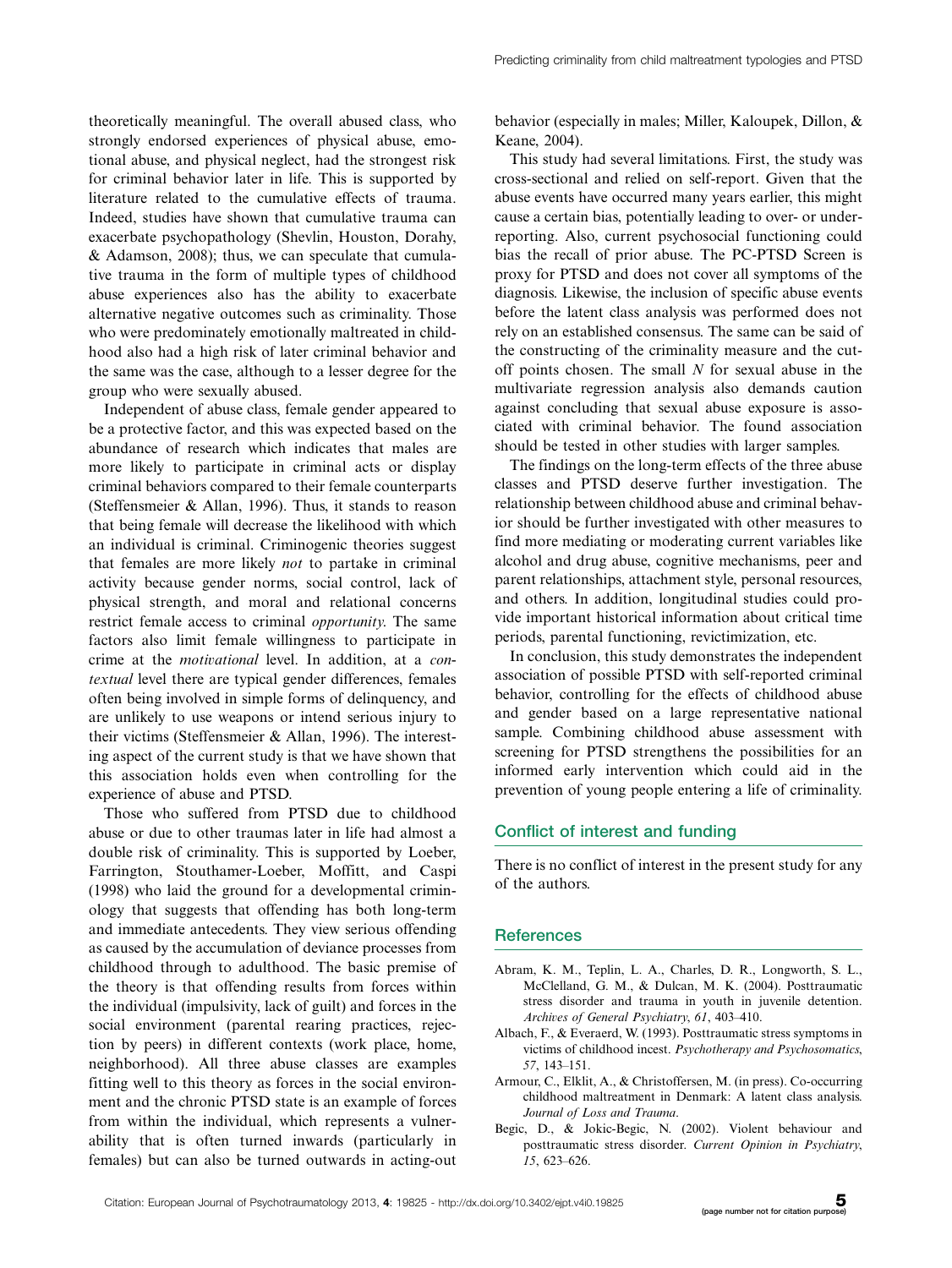- Brinded, P. M. J., Simpson, A. I. F., Laidlaw, T. M., Fairley, N., & Malcolm, F. (2001). Prevalence of psychiatric disorders in New Zealand prisons: A national study. Australian and New Zealand Journal of Psychiatry, 35, 166-173.
- Brooker, S., Cawson, P., Kelly, G., & Wattam, C. (2001). The prevalence of child abuse and neglect: A survey of young people. International Journal of Market Research, 43, 249-289.
- Brown, G. R., & Anderson, B. (1991). Psychiatric morbidity in adult inpatients with childhood histories of sexual and physical abuse. American Journal of Psychiatry, 148, 55-61.
- Christoffersen, M. N. (1996). A follow-up study of out-of-home care in Denmark: Long-term effects on self-esteem among abused and neglected children. International Journal of Child & Family Welfare, 1, 25-39.
- Christoffersen, M., Armour, C., Lasgaard, M., Andersen, T. E., & Elklit, A. (in press). The prevalence of four types of childhood maltreatment in Denmark. Child Abuse & Neglect.
- Chu, J. A., & Dill, D. L. (1990). Dissociative symptoms in relation to childhood physical and sexual abuse. The American Journal of Psychiatry, 147, 887-892.
- Claussen, A., & Crittenden, P. (1991). Physical and psychological maltreatment: Relations among types of maltreatment. Child Abuse and Neglect, 15, 5-18.
- Deblinger, E., McLeer, S., Atkins, M., Ralphe, M., & Foa, E. (1989). Post-traumatic stress in sexually abused, physically abused, and nonabused children. Child Abuse and Neglect, 13, 403408.
- Fergusson, D. M., Boden, J. M., & Horwood, L. J. (2008). Exposure to childhood sexual and physical abuse and adjustment in early adulthood. Child Abuse & Neglect, 32, 607-619.
- Fergusson, D. M., Horwood, L. J., & Lynskey, M. T. (1996). Childhood sexual abuse and psychiatric disorder in young adulthood, II: Psychiatric outcomes of childhood sexual abuse. Journal of the American Academy of Child and Adolescent Psychiatry, 35, 1365-1374.
- Finkelhor, D., Ormrod, R. K., & Turner, H. A. (2007). Polyvictimization: A neglected component in child victimization trauma. Child Abuse and Neglect, 31, 7-26.
- Goldenson, J., Geffner, R., Foster, S. L., & Clipson, C. R. (2007). Female domestic violence offenders: Their attachment security, trauma symptoms, and personality organization. Violence and Victims, 22, 532-545.
- Haapasalo, J., & Pokela, E. (1999). Child-rearing and child abuse antecedents of criminality. Aggression and Violent Behavior, 4,  $107 - 127$ .
- Heck, C., & Walsh, A. (2000). The effects of maltreatment and family structure on minor and serious delinquency. International Journal of Offender Therapy and Comparative Criminology, 44, 178-193.
- Herrenkohl, T. I., Huang, B., Tajima, E. A., & Whitney, S. D. (2003). Examining the link between child abuse and youth violence: An analysis of mediating mechanisms. Journal of Interpersonal Violence, 18, 1189-1208.
- Higgins, D. J., & McCabe, M. P. (2001). Multiple forms of child abuse and neglect: Adult retrospective reports. Aggression and Violent Behaviour, 6, 547-578.
- Hodgins, S., Mednick, S. A., Brennan, P. A., Schulsinger, F., & Engberg, M. (1996). Mental disorders and crime: Evidence from a Danish birth cohort. Archives of General Psychiatry, 53, 489496.
- Jumper, S. A. (1995). A meta-analysis of the relationship of child sexual abuse to adult psychological adjustment. Child Abuse & Neglect, 19, 715-728.
- Kantor, G. K., & Little, L. (2003). Defining the boundaries of child neglect: When does domestic violence equate with parental

failure to protect? Journal of Interpersonal Violence, 18, 338-355.

- Kendler, K. S., Bulik, C. M., Silberg, J., Hettema, J. M., Myers, J., & Prescott, C. A. (2000). Childhood sexual abuse and adult psychiatric and substance use disorders in women: An epidemiological and cotwin control analysis. Archives of General Psychiatry, 57, 953-959.
- Kiser, L. J., Heston, J., Millsap, P. A., & Pruitt, D. B. (1991). Physical and sexual abuse in childhood: Relationship with posttraumatic stress disorder. Journal of the American Academy of Child & Adolescent Psychiatry, 30, 776-783.
- Kyvsgaard, B. (1992). Ny ungdom? Om familie, skole, fritid, lovlydighed og kriminalitet [New Youth? On Family, School, Leisure Time, Respect for the Law, and Criminality]. Copenhagen: Jurist- og Økonomforbundets Forlag.
- Loeber, R., Farrington, D. P., Stouthamer-Loeber, M., Moffitt, T. E., & Caspi, A. (1998). The development of male offending: Key findings from the first decade of the Pittsburgh Youth Study. Studies in Crime and Crime Prevention, 7, 141–172.
- Maas, C., Herrenkohl, T. I., & Sousa, C. (2008). Review of research on child maltreatment and violence in youth. Trauma, Violence, & Abuse, 9, 56-67.
- Miller, M. W., Kaloupek, D. G., Dillon, A. L., & Keane, T. M. (2004). Externalizing and internalizing subtypes of combatrelated PTSD: A replication and extension using the PSY-5 scales. Journal of Abnormal Psychology, 113, 636-45.
- Neller, D. J., Denney, R. L., Pietz, C. A., & Thomlinson, R. P. (2006). The relationship between trauma and violence in a jail inmate sample. Journal of Interpersonal Violence, 21, 1234-1241.
- Palmer, R. L., Chaloner, D. A., & Oppenheimer, R. (1992). Childhood sexual experiences with adults reported by female psychiatric patients. The British Journal of Psychiatry, 160,  $261 - 265$ .
- Pears, K. C., Kim, H. K., & Fisher, P. A. (2008). Psychosocial and cognitive functioning of children with specific profiles of maltreatment. Child Abuse & Neglect, 32, 958-971.
- Prins, A., Oiumette, P., Kimerling, R., Cameron, R. P., Hugelshofer, D. S., Shaw-Hegwer, J., ... Sheikh, J. I. (2003). The primary care PTSD screen (PC-PTSD): Development and operating characteristics. Primary Care Psychiatry, 9, 9–14.
- Sedlak, A., Gragg, F., Mettenburg, J., Ciarico, J., Winglee, M., Shapiro, G., Hartge, J., McPherson, K. (2008, August 1). Fourth National Incidence Study of Child Abuse and Neglect (NIS-4). Retrieved from [http://www.nis4.org/DOCS/Nis4Design\\_](http://www.nis4.org/DOCS/Nis4Design_Method_Summary.pdf) [Method\\_Summary.pdf](http://www.nis4.org/DOCS/Nis4Design_Method_Summary.pdf)
- Singleton, N., Meltzer, H., & Gatward, R. (1998). Psychiatric Morbidity among Prisoners in England and Wales (Office for National Statistics). London: Stationery Office.
- Shevlin, M., Houston, J. E., Dorahy, M. J., & Adamson, G. (2008). Cumulative traumas and psychosis: An analysis of the National Comorbidity Survey and British Psychiatric Morbidity Survey. Schizophrenia Bulletin, 34, 193-199.
- Siegel, J. A., & Williams, L. M. (2003). The relationship between child sexual abuse and female delinquency. Journal of Research in Crime and Delinquency, 40, 71-94.
- Smith, C. A., & Thornberry, T. P. (1995). The relationship between childhood maltreatment and adolescent involvement in delinquency. Working Paper No. 17. Criminology, 33, 451-481.
- Stanley, J., & Goddard, C. (2004). Multiple forms of violence and other criminal activities as an indicator of severe child maltreatment. Child Abuse Review, 13, 246-262.
- Steffensmeier, D., & Allan, E. (1996). Gender and crime. Toward a gendered theory of female offending. Annual Review of Sociology, 22, 459-487.